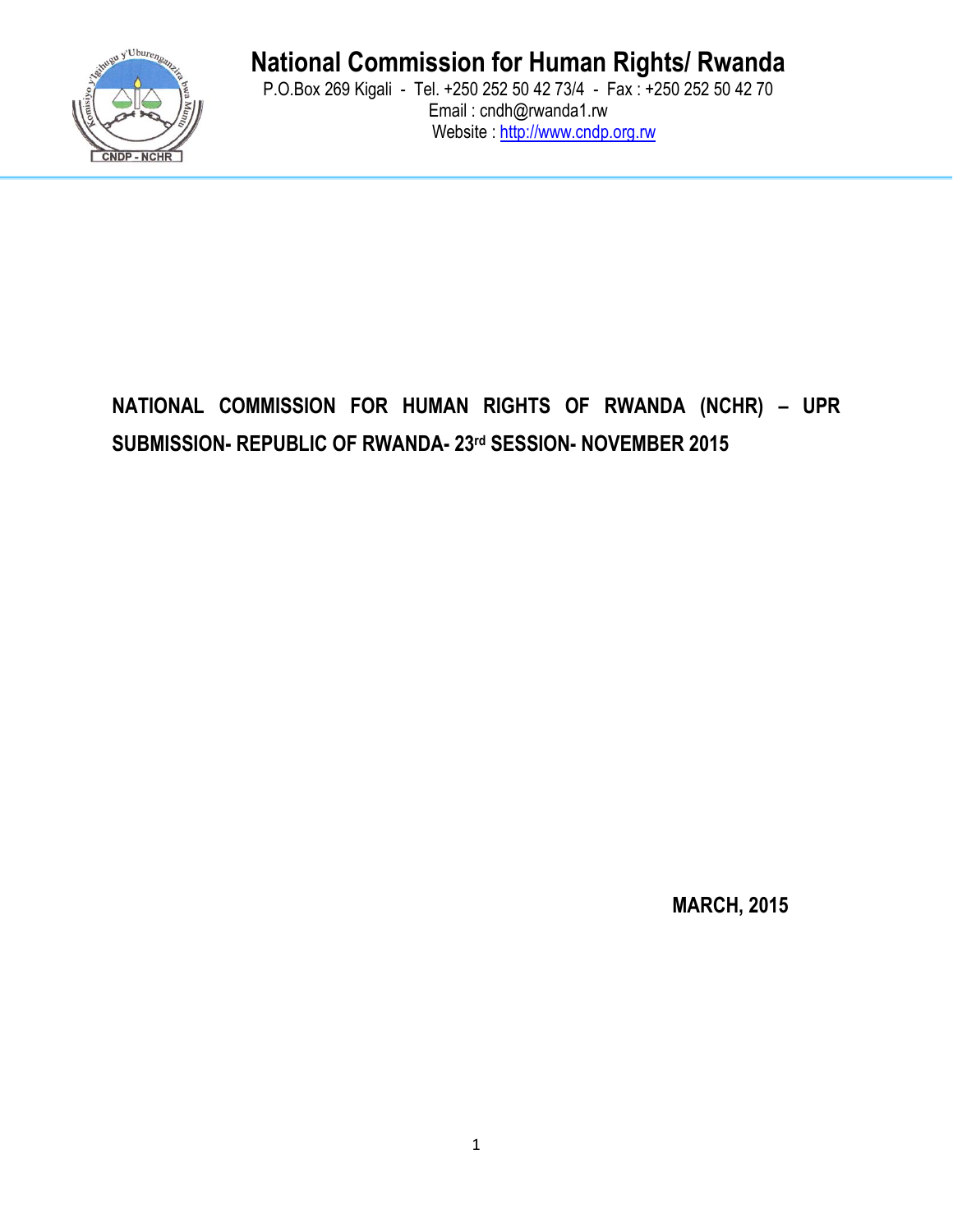## **ACRONYMS USED IN THIS REPORT**

| <b>ICCPR</b>     | International Covenant on Civil and Political Rights                                      |
|------------------|-------------------------------------------------------------------------------------------|
| <b>ICESCR</b>    | International Covenant on Economic, Social and Cultural Rights                            |
| <b>ICESCR-OP</b> | Optional Protocol to the International Covenant on Economic, Social and Cultural          |
| <b>NCHR</b>      | National Commission for Human Rights                                                      |
| <b>OP-CAT</b>    | Optional Protocol to the Convention against Torture and other Cruel inhuman and degrading |
|                  | Punishment                                                                                |
| <b>UPR</b>       | Universal Periodic Review                                                                 |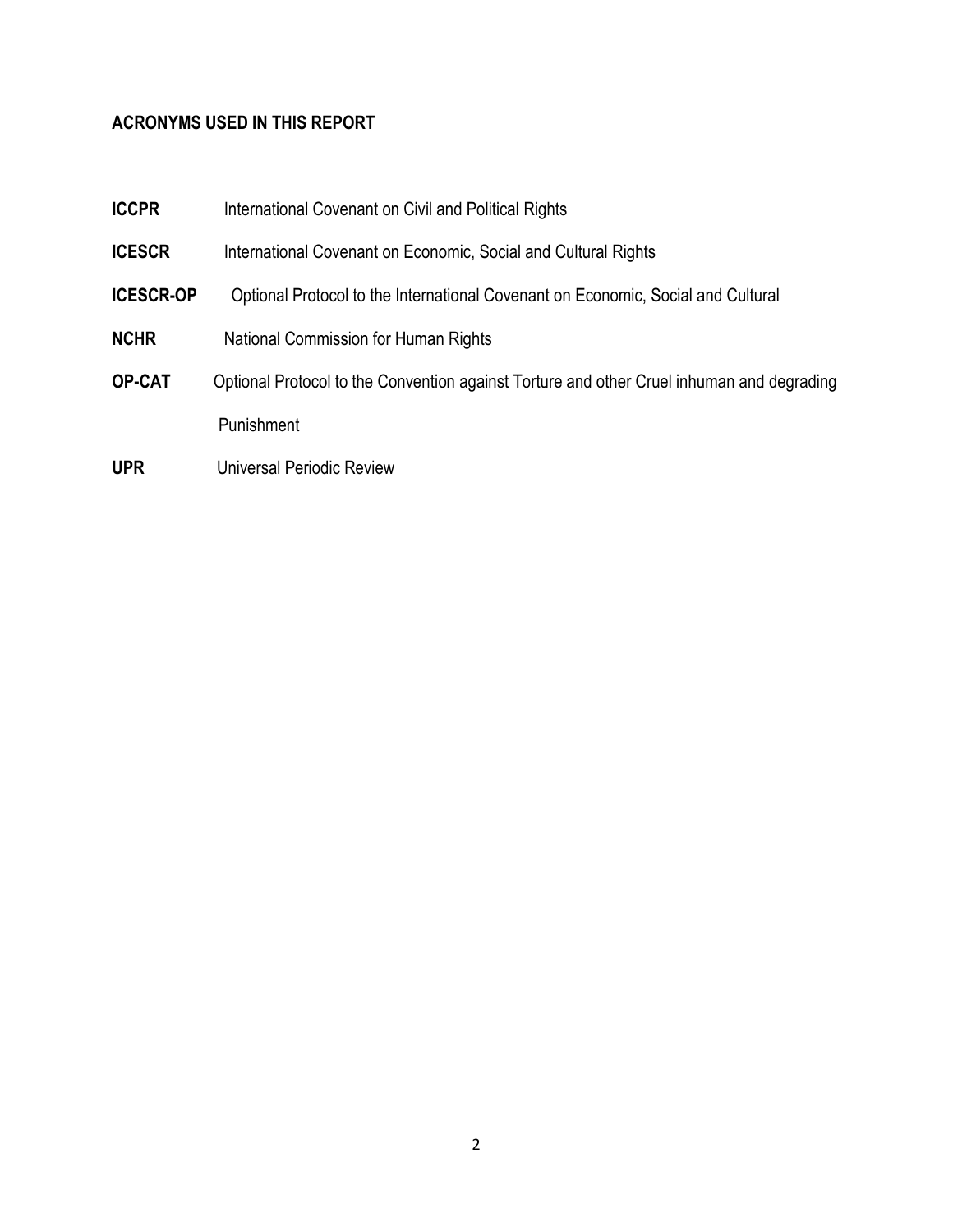**SUBMISSION BY THE NATIONAL COMMISSION FOR HUMAN RIGHTS OF RWANDA TO THE UNITED NATIONS HUMAN RIGHTS COUNCIL UNDER THE UNIVERSAL PERIODIC REVIEW, REPUBLIC OF RWANDA- 23rd SESSION- NOVEMBER 2015**

### **I. INTRODUCTION**

- 1. The National Commission for Human Rights of Rwanda (NCHR) is a Constitutional, independent and permanent National Human Rights Institution with ″A″ Status accreditation from the International Coordinating Committee of National Human Rights Institutions for the promotion and the protection of Human Rights (ICC).
- 2. It was established in 1999 by the Law N°04/99 of 12 March 1999 and was confirmed by the Constitution of the Republic of Rwanda of  $4<sup>th</sup>$  June 2003 as amended to date in its article 177 which entrusts the National Commission for Human Rights of Rwanda with the mandate of promotion and protection of Human rights. The Commission is currently governed by the Law N°19/2013 of 25/03/2013 determining missions, organization and functioning of the Commission.
- 3. This submission is presented for consideration as part of the Universal Periodic Review (UPR) Stakeholder Report. Through this submission, the NCHR seeks to make a constructive contribution to the process of the second cycle of the UPR for the Republic of Rwanda and addresses the progress, gaps and challenges on the implementation of the recommendations formulated during the interactive dialogue and that have enjoyed the support of Rwanda.
- 4. The NCHR brought its technical support to the Government in the drafting of the First Cycle UPR State Report. The NCHR continue playing its advisory role in the development of the Second Cycle UPR State's reporting still in process.
- 5. Together with Non-Governmental Organizations operating in Rwanda, Government Departments, Civil Society Organisations, international and national partners, the NCHR contributed to the establishment of a roadmap for the implementation of 2011 UPR recommendations. This roadmap highlighted key human rights priority areas for Rwanda, responsible government actors and partners and fixed timelines for the implementation of the recommendations. The roadmap was shared amongst all concerned institutions for implementation.
- 6. In order to share experience and good practice on the implementation of UPR recommendations, the NCHR participated in a regional workshop organised jointly by Ministry of Justice and UNDP held at Kigali in Rwanda from 7<sup>th</sup> to 8<sup>th</sup> November 2011. This workshop gathered the representatives from governments, NHRI's, CSO's from the Great Lakes and Central Africa region involved in the UPR process. It aimed to demonstrate how the UPR can be used as a practical and tangible tool by government and other actors in the sub-region to assess and analyze the human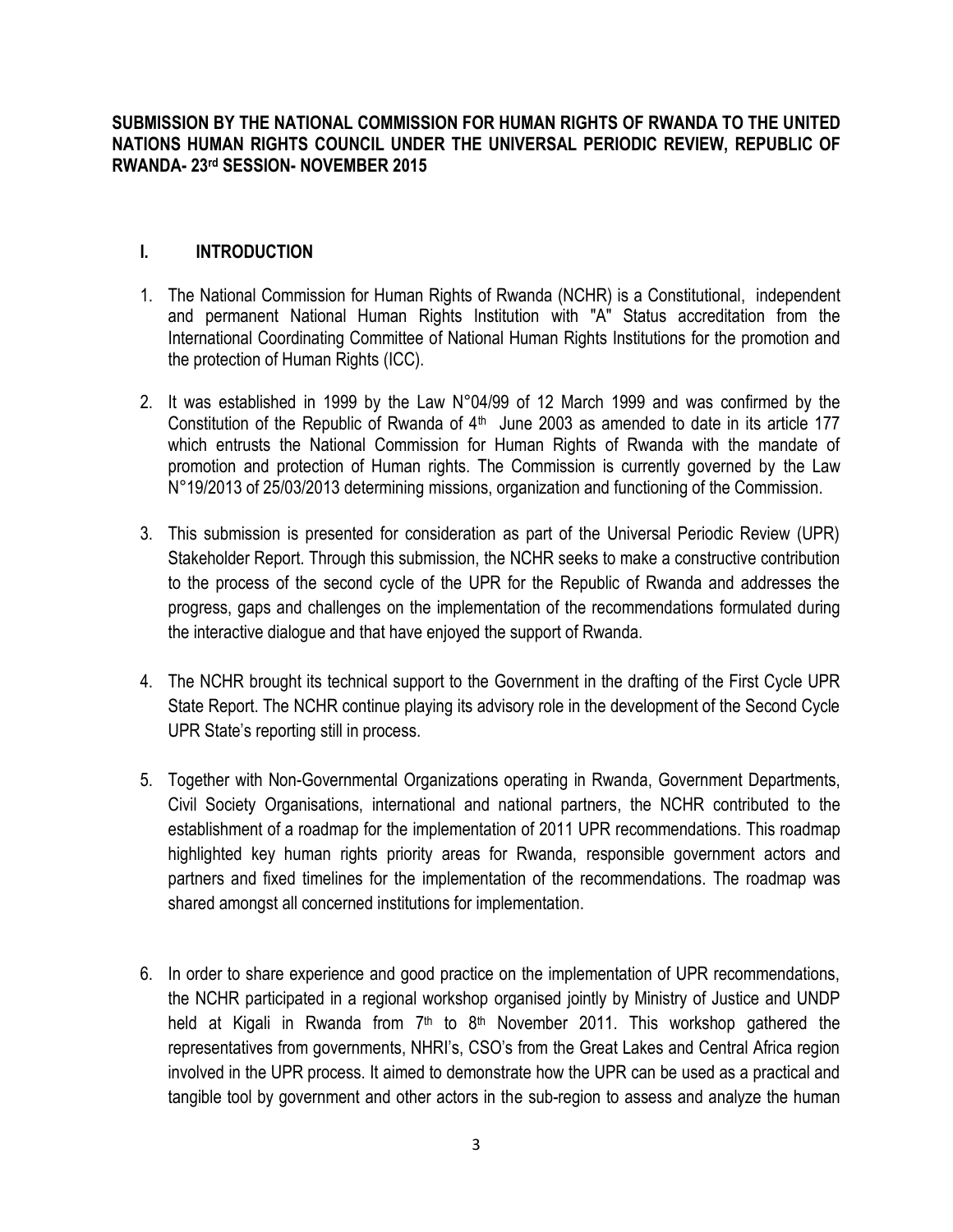rights situation in their countries, and to facilitate greater engagement of government with international human rights mechanisms. This workshop was fruitful as it provided an opportunity of interaction with and learning from other NHRIs that passed the UPR process.

- 7. Since the submission of adopted recommendations by the UN Human Rights Council in 2011, the NCHR organised at several times awareness trainings on the UPR process and recommendations formulated during the interactive dialogue. The following groups were targeted: groups that work closely with the population, such as local administrative authorities (Mayors of Districts and Executive Secretaries of Sectors), law implementers (Police Officers at District level, Judges, Prosecutors, Penitentiary Directors in charge of administration and Lawyers) and members of Treaty Body Task Force Reporting from relevant ministries and public institutions.
- 8. In November and December 2014, the NCHR also with the support of the One UN in Rwanda and the Office of the United Nations Human Rights Advisor in Rwanda in collaboration with some NGOs, Civil Society and Media Agencies operating in area of human rights promotion and protection in the country organized and conducted an independent assessment on the progress made by Rwanda towards the implementation of recommendations within public, private and NGOs. The report of the assessment with recommendations was transmitted to relevant ministries in order to fully implement all remaining recommendations.

## **II. KEY ACHIEVEMENTS AND POSITIVE DEVELOPMENTS**

- 9. The NCHR commends the Government of the Republic of Rwanda's efforts in the context of the implementation of the outcome of the Universal Periodic Report emanating from the 2011 review.
- 10. The NCHR welcomes the Government's decision in issuing a standing invitation to all Special Rapporteurs in line to enhance cooperation with human rights bodies. In this regard, the following special rapporteurs have already visited Rwanda: The Special Rapporteur on Minority Issues, Adequate Housing and the Special Rapporteur on freedom of peaceful assembly. More specifically, the Special Rapporteur on freedom of peaceful assembly came twice in Rwanda and the second time was to discuss and to provide expertise and to share best practices on UPR process.
- 11. The NCHR notes that the recommendations have been translated into national language (Kinyarwanda) and forwarded them to concerned institutions (public and private institutions and civil society).
- 12. The Government of the Republic of Rwanda conducted an awareness campaign among high state institutions for the implementation of the recommendations and the focal points were affected in various public institutions for monitoring the implementation of the recommendations. The NCHR commends the engagement of the Civil Society and private sector, International Community in Rwanda and the development partners, NGOs working in human rights field including umbrellas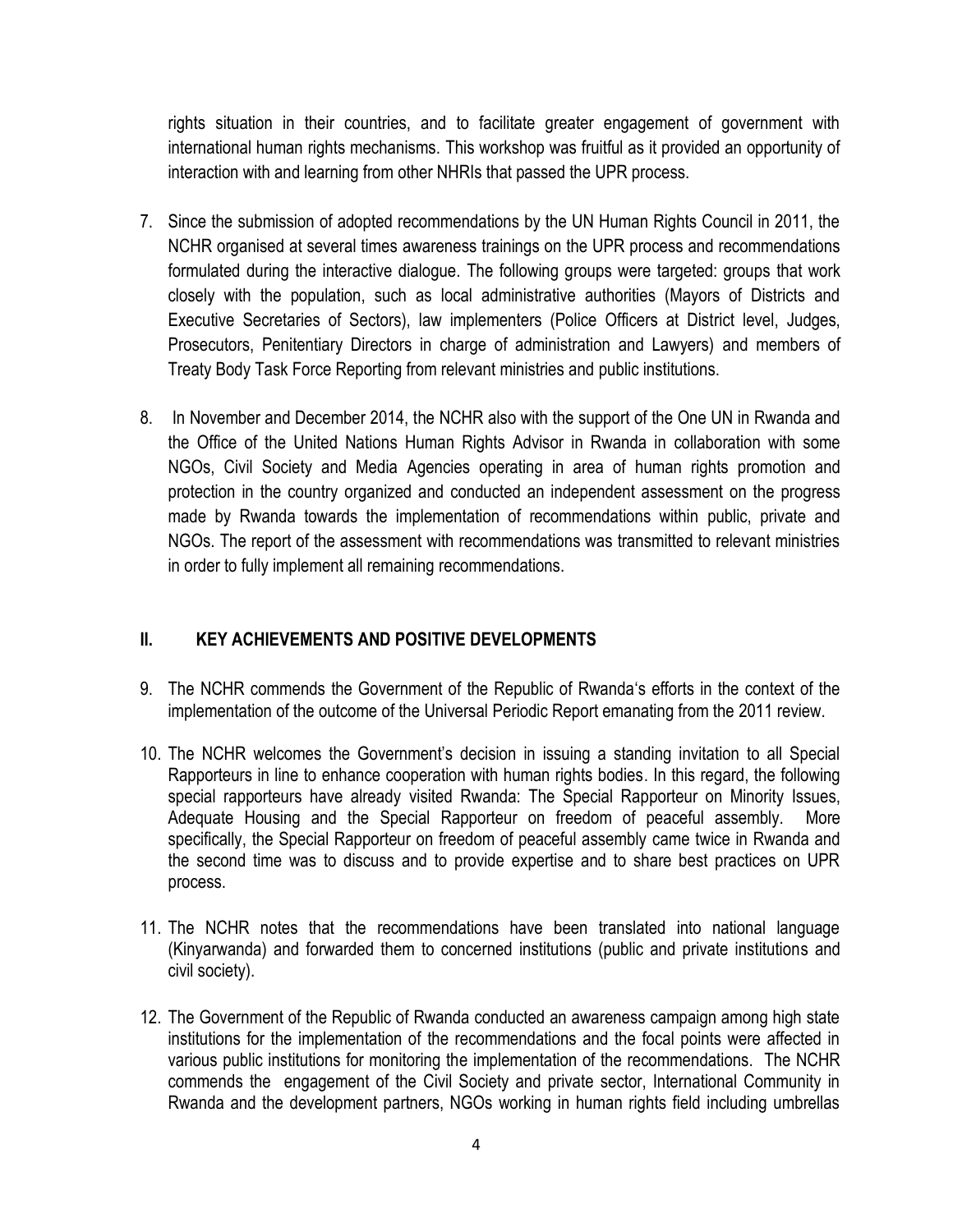which cover over 40 national NGOs which participated in UPR process from the first cycle and this second cycle under the coordination of the Government through stakeholder's meetings.

- 13. NCHR notes that these actions have a great result in the implementation of numerous recommendations on economic, social and cultural rights, women`s rights, child`s rights, HIV/AIDS, right to health, vulnerable group towards various programs including Vision 2020 and other programs aimed at poverty reduction, performance contracts, etc.
- 14. The NCHR has welcomed recent reforms made in national legislation by the Government of the Republic of Rwanda including numerous legislation adopted in order to strengthen the right to information and freedom of expression, freedom of association, the revision of the law on Genocide ideology and other national legislation related to the access to justice<sup>1</sup>. These reforms have an important impact on the promotion and protection of human rights in the concerned field.

#### **III. HUMAN RIGHTS CONCERNS AND RECOMMENDATIONS**

- **15.** With regard women`s rights, **the NCHR recommends the Government of the Republic to speed up the Draft Bill governing persons and family and Draft Bill regarding matrimonial regimes, family donations and successions before the Parliament;**
- 16. The NCHR acknowledges the continued commitment of the Republic of Rwanda towards ratification of human Rights treaties and consequently is party to eight core International Treaties. However, ratification of remaining human rights treaties is needed<sup>2</sup>.

#### **The NCHR recommends the Government of the Republic of Rwanda to ratify remaining human rights treaties.**

17. The NCHR welcomes the ratification of the Optional Protocol to the Convention against Torture and other cruel inhuman and degrading punishment and the Optional Protocol to the International Covenant on Economic, Social and Cultural in 2013 but the instruments of ratification of these optional protocols are not yet deposited with the Secretary General of the United Nations.

**The NCHR recommends the Government to (i) deposit the instrument of ratification of the Optional Protocol to the Convention against Torture and other cruel inhuman and degrading punishment and (ii) to deposit the instrument of ratification of the Optional Protocol to the International Covenant on Economic, Social and Cultural Rights with the Secretary General of the United Nations without further delay.**

**18.** The NCHR has taken note of the commitment of the Government the Republic of Rwanda to the development of a National Human Rights Action Plan. The NCHR took part in the development of that National Human Rights Action Plan but the latter is not yet adopted.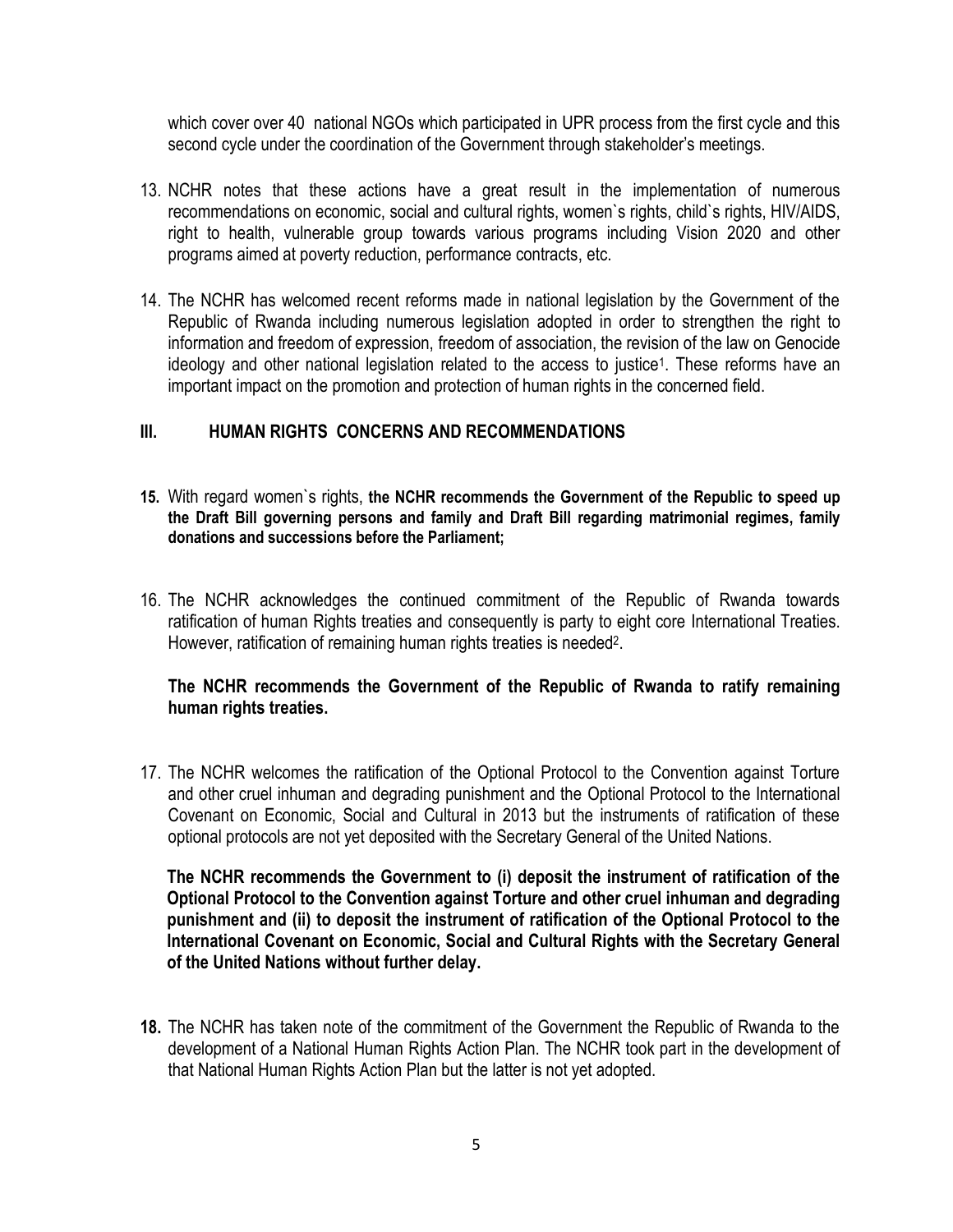#### **The NCHR recommends that the Government of the Republic of Rwanda accelerates the adoption the National Human Rights Action Plan.**

19. With regard child`s rights, the Government of the Republic of Rwanda made progress in connection with the promotion and protection of the child's rights. Such progress includes the adoption of the Law N° 54/2011 of 14/12/2011 relating to the rights and the protection of the child and the adoption of the child's rights policy and legal aid policy. However a number of Ministerial Orders<sup>3</sup> shall be enacted in order to ensure the respect of the child's rights guaranteed by the Law N° 54/2011 of 14/12/2011 relating to the rights and the protection of the child.

### **The NCHR recommends the Government of the Republic of Rwanda to accelerate enacting all Ministerial Orders provided for in the Law N° 54/2011 of 14/12/2011 concerning child's rights.**

**20.** The Government of the Republic of Rwanda was recommended to abrogate any provision of defamation in criminal law related to freedom of media and replace them by appropriate provisions under civil law and to abrogate provisions on solitary confinement in Penal Code.

**The NCHR recommends the Government of the Republic of Rwanda to address that issue in coming amendment of the penal code and to ensure that all provisions on defamation related freedom of media in The Penal Code and provisions on solitary confinement are abrogated.**

21. In line with the fulfillment of these recommendations, the NCHR will continue its mission relating to the advocacy of the development of a National Human Rights Action Plan and ratification of remaining human rights treaties, to sensitize the Government to abrogate all provisions on defamation related to media freedom and provisions on solitary confinement sentences, to sensitize Government to accelerate all legislation under examination and the NCHR will closely monitor the implementation of these commitments.

#### END NOTES

 $\overline{\phantom{a}}$ 

- Law N° 02/2013 of 08/02/2013 regulating Media;
- Law N° 03/2013 of 08/02/2013 determining the responsibilities, organization and functioning of the Media High Council;
- Law N° 04/2013 of 08/02/2013 relating to access to information.;
- LawN°04/2012 of 17/02/2012 governing the organisation and the functioning of national non-governmental organizations;
- Law Nº05/2012 of 17/02/2012 governing the organisation and functioning of international non-governmental organizations;
- Law N°06/2012of 17/02/2012 determining organisation and functioning of religious based organizations;

<sup>1</sup> These laws include :